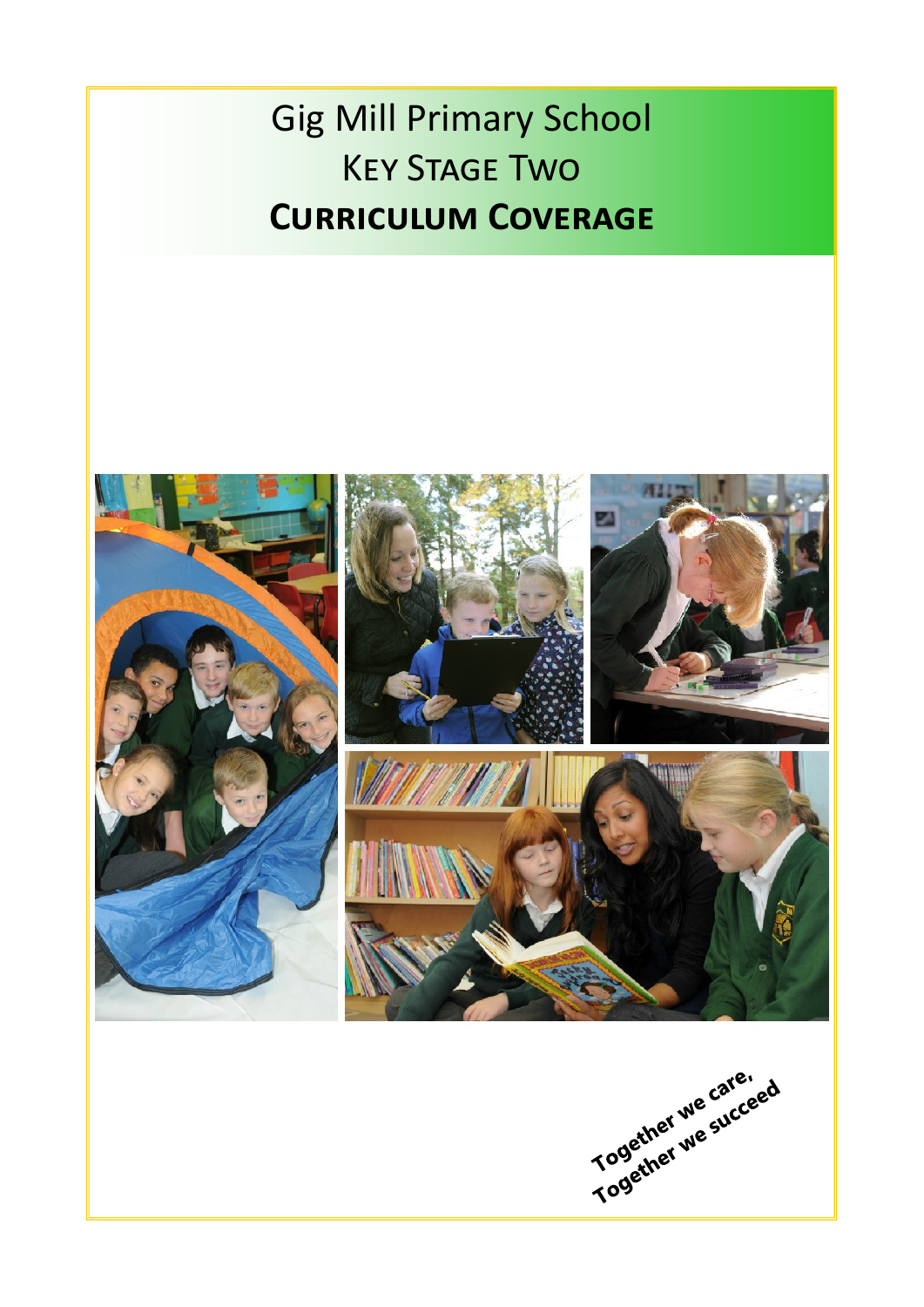## Gig Mill Primary School—Key Stage Two **Curriculum Coverage**

| <b>WRITING</b>                                                                                 | Look at books with a different alphabet to<br>English.                                                                                | Evolution and inheritance.                                                                  |
|------------------------------------------------------------------------------------------------|---------------------------------------------------------------------------------------------------------------------------------------|---------------------------------------------------------------------------------------------|
| Narrative                                                                                      | Read and listen to whole books.                                                                                                       | <b>Animals and Humans</b>                                                                   |
| Write stories set in places pupils have been.                                                  | COMMUNICATION                                                                                                                         | Look at nutrition, transportation of water and<br>nutrients in the body, and the muscle and |
| Write stories that contain mythical, legendary<br>or historical characters or events.          | Engage in meaningful discussion in all areas of                                                                                       | skeleton system of humans and animals.<br>Look at the digestive system in humans.           |
| Write stories of adventure.                                                                    | the curriculum.                                                                                                                       | Look at teeth.                                                                              |
| Write stories of mystery and suspense.                                                         | Listen to and learn a wide range of subject                                                                                           | Look at the human circulatory system.                                                       |
| Write letters.                                                                                 | specific vocabulary.                                                                                                                  |                                                                                             |
| Write plays.                                                                                   | Through reading identify vocabulary that<br>enriches and enlivens stories.                                                            | Evolution and inheritance<br>Look at resemblance in offspring.                              |
| Write stories, letters, scripts and fictional                                                  | Speak to small and larger audiences at                                                                                                | Look at changes in animals over time.                                                       |
| biographies inspired by reading across the<br>curriculum.                                      | frequent intervals.<br>Practise and rehearse sentences and stories,                                                                   | Look at adaptation to environments.                                                         |
| Non-fiction                                                                                    | gaining feedback on the overall effect and the                                                                                        | Look at differences in offspring.                                                           |
| Write instructions.                                                                            | use of standard English.                                                                                                              | Look at adaptation and evolution.                                                           |
| Write recounts.                                                                                | Listen to and tell stories often so as to<br>internalise.                                                                             | Look at changes to the human skeleton ver<br>time.                                          |
| Write persuasively.                                                                            | Debate issues and formulate well-constructed<br>points.                                                                               | All living things.                                                                          |
| Write explanations.                                                                            | MATHEMATICS                                                                                                                           | Identify and name plants and animals.                                                       |
| Write non-chronological reports.                                                               |                                                                                                                                       | Look at classification keys.                                                                |
| Write biographies.                                                                             | Count and calculate in increasingly complex<br>contexts, including those that cannot be                                               | Look at the life cycle of animals and plants.                                               |
| Write in a journalistic style.                                                                 | experienced first hand.                                                                                                               | Look at classification of plants, animals and<br>micro organisms.                           |
| Write arguments.                                                                               | Rigorously apply mathematical knowledge<br>across the curriculum, in particular, in science,                                          | Look at reproduction in plants and animals,<br>and human growth and changes.                |
| Write formally.                                                                                | technology and computing.                                                                                                             |                                                                                             |
| Poetry<br>Learn by heart and perform a significant poem.                                       | Deepen conceptual understanding of<br>mathematics by frequent repetition and                                                          | Look at the effect of diet, exercise and drugs.                                             |
| Write haiku.                                                                                   | extension of key concepts in a range of<br>engaging and purposeful contexts.                                                          | Chemistry<br><b>Rocks and Fossils</b>                                                       |
| Write cinquain.                                                                                | Explore numbers and place value so as to read<br>and understand the value of all numbers.                                             | Compare and group rocks and describe the<br>formation of fossils.                           |
| Write poems that convey an image (simile,<br>word play, rhyme and metaphor).                   | Add and subtract using efficient mental and                                                                                           | States of matter                                                                            |
| READING                                                                                        | formal written methods.<br>Multiply and divide using efficient mental and                                                             | Look at solids, liquids and gases, changes of                                               |
| Read and listen to a wide range of styles or                                                   | formal written methods.                                                                                                               | state, evaporation, condensation and the<br>water cycle.                                    |
| text, including fairy stories, myths and legends.                                              | Use the properties of shapes and angles in                                                                                            | Materials<br>Examine the properties of materials using                                      |
| Listen to and discuss a wide range of texts.                                                   | increasingly complex and practical contexts,<br>including in construction and engineering                                             |                                                                                             |
| Learn poetry by heart.                                                                         | contexts.                                                                                                                             | various tests.<br>Look at solubility and recovering dissolved                               |
| Increase familiarity with a wide range of<br>books, including myths and legends,               | Describe position, direction and movement in<br>increasingly complex ways.                                                            | substances.                                                                                 |
| traditional stories, modern fiction, classic<br>British fiction and books from other cultures. | Use and apply measures to increasingly<br>complex contexts.                                                                           | Separate mixtures.                                                                          |
| Take part in conversations about books.                                                        | Gather, organise and interrogate data.                                                                                                | Examine changes to materials that create new<br>materials that are usually not reversible.  |
| Learn a wide range of poetry by heart.                                                         | Understand the practical value of using                                                                                               | <b>Physics</b>                                                                              |
| Use the school and community libraries.                                                        | algebra.                                                                                                                              | Light<br>Look at sources, seeing, reflections and<br>shadows.                               |
| Look at classification systems.                                                                | <b>SCIENCE</b>                                                                                                                        |                                                                                             |
| G                                                                                              | <b>Biology</b><br>Plants                                                                                                              |                                                                                             |
|                                                                                                | Look at the function of parts of flowering<br>plants, requirements of growth, water<br>transportation in plants, life cycles and seed | Page 1                                                                                      |

dispersal.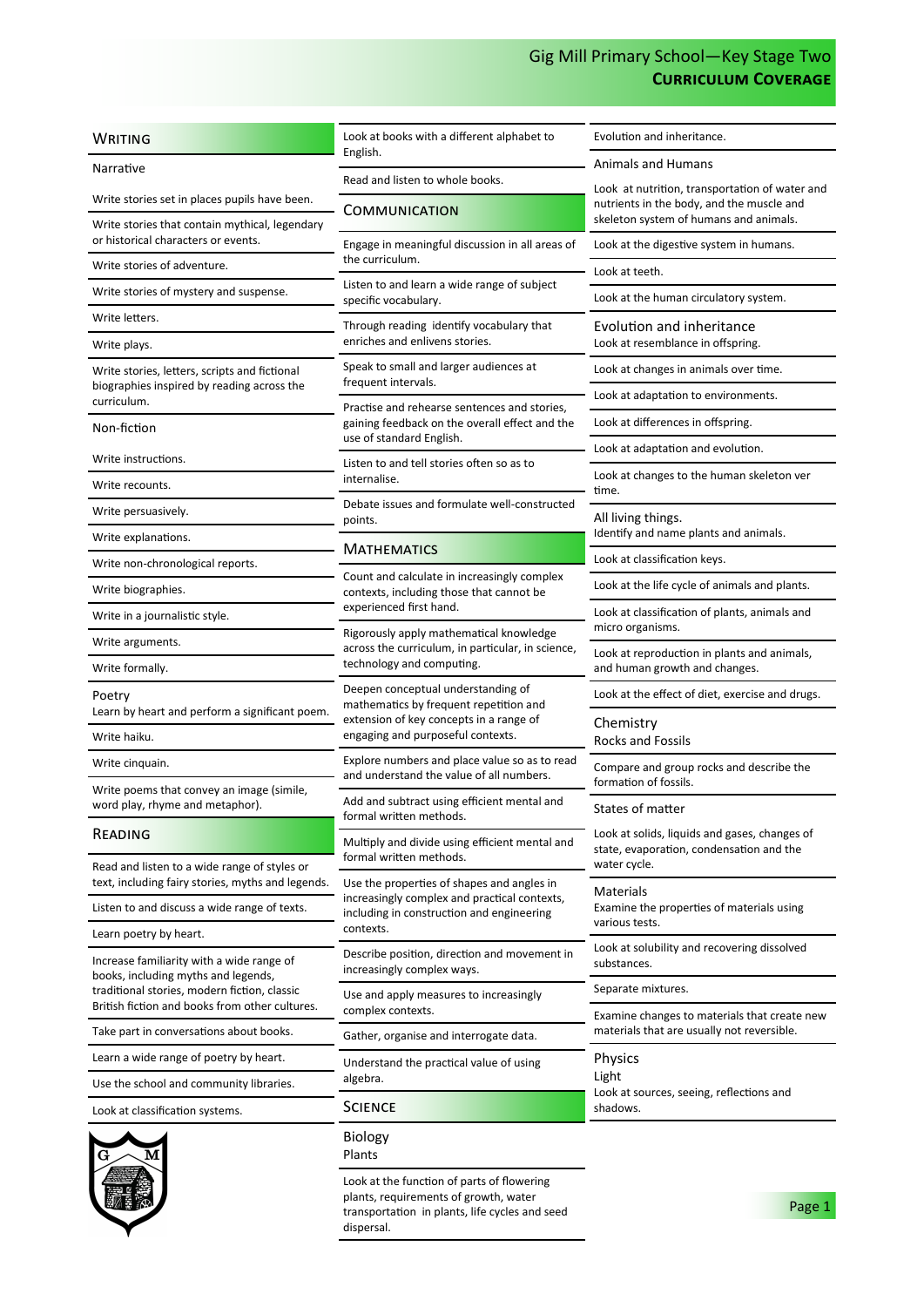## Gig Mill Primary School—Key Stage Two **Curriculum Coverage**

| Physics (Cont./)<br>Explain how light appears to travel in straight                                                                                                             | Use sequence, selections and repetition in<br>programs; work with variables and various<br>forms of input and output, generate<br>appropriate inputs and predicted outputs to<br>test programs.<br>Use logical reasoning to explain how a simple<br>algorithm works, detect and correct errors in<br>algorithms and programs.                                                                      | Understand and use mechanical systems in<br>their products, such as gears, pulleys, cams,<br>levers and linkages.                                                                                                                           |
|---------------------------------------------------------------------------------------------------------------------------------------------------------------------------------|----------------------------------------------------------------------------------------------------------------------------------------------------------------------------------------------------------------------------------------------------------------------------------------------------------------------------------------------------------------------------------------------------|---------------------------------------------------------------------------------------------------------------------------------------------------------------------------------------------------------------------------------------------|
| lines and how this affects seeing and shadows.                                                                                                                                  |                                                                                                                                                                                                                                                                                                                                                                                                    | Understand and use electrical systems in their<br>products, such as series circuits incorporating<br>switches, bulbs, buzzers and motors.<br>Apply their understanding of computing to<br>programme, monitor and control their<br>products. |
| Sound                                                                                                                                                                           |                                                                                                                                                                                                                                                                                                                                                                                                    |                                                                                                                                                                                                                                             |
| Look at sources, vibration, volume and pitch.                                                                                                                                   |                                                                                                                                                                                                                                                                                                                                                                                                    |                                                                                                                                                                                                                                             |
| <b>Forces and Magnets</b>                                                                                                                                                       | Understand computer networks including the<br>internet, how they can provide multiple<br>services, such as the world wide web; and the<br>opportunities they offer for communication<br>and collaboration.                                                                                                                                                                                         | Cooking and Nutrition                                                                                                                                                                                                                       |
| Look at contact and distant forces, attraction<br>and repulsion, comparing and grouping<br>materials.                                                                           |                                                                                                                                                                                                                                                                                                                                                                                                    | Understand and apply the principles of a<br>healthy and varied diet.                                                                                                                                                                        |
| Look at poles, attraction and repulsion.                                                                                                                                        | Describe how internet search engines find and<br>store data; use search engines effectively, be<br>discerning in evaluating digital content;<br>respect individuals and intellectual property;<br>use technology responsibly, securely and safe-<br>ly.<br>Select, use and combine a variety of software                                                                                           | Prepare and cook a variety of predominantly<br>savoury dishes using a range of cooking<br>techniques.                                                                                                                                       |
| Look at the effect of gravity and drag forces.                                                                                                                                  |                                                                                                                                                                                                                                                                                                                                                                                                    |                                                                                                                                                                                                                                             |
| Look at transference of forces in gears, pulleys,<br>levers and springs.                                                                                                        |                                                                                                                                                                                                                                                                                                                                                                                                    | Understand seasonality and know where and<br>how a variety of ingredients are grown,<br>reared, caught and processed.                                                                                                                       |
| Earth and Space                                                                                                                                                                 | (including internet services) on a range of<br>digital devices to accomplish given goals,                                                                                                                                                                                                                                                                                                          | <b>GEOGRAPHY</b>                                                                                                                                                                                                                            |
| Look at the movement of the Earth and the<br>Moon.                                                                                                                              | including collecting, analysing, evaluating and<br>presenting data and information.                                                                                                                                                                                                                                                                                                                |                                                                                                                                                                                                                                             |
| Explain day and night.                                                                                                                                                          | <b>DESIGN AND TECHNOLOGY</b>                                                                                                                                                                                                                                                                                                                                                                       | Locate the world's countries, with a focus on<br>Europe and countries or particular interest to<br>pupils.                                                                                                                                  |
| <b>Working Scientifically</b>                                                                                                                                                   | Design                                                                                                                                                                                                                                                                                                                                                                                             | Locate the world's countries, with focus on<br>North and South America and countries of                                                                                                                                                     |
| Across all year groups scientific knowledge and<br>skills should be learned by working<br>scientifically.                                                                       | Use research and develop design criteria to<br>inform the design of innovative, functional,<br>appealing products that are fit for purpose,<br>aimed at particular individuals or groups.<br>Generate, develop, model and communicate<br>their ideas through discussion, annotated<br>sketches, cross-sectional and exploded<br>diagrams, prototypes, pattern pieces and<br>computer-aided design. | particular interest to pupils.<br>Identify key geographical features of the coun-<br>tries of the United Kingdom, and show an<br>understanding of how some of these aspects<br>have changed over time.                                      |
| Electricity                                                                                                                                                                     |                                                                                                                                                                                                                                                                                                                                                                                                    |                                                                                                                                                                                                                                             |
| Look at appliances, circuits, lamps, switches,<br>insulators and conductors.                                                                                                    |                                                                                                                                                                                                                                                                                                                                                                                                    | Locate the geographical zones of the world.                                                                                                                                                                                                 |
| Look at circuits, the effect of the voltage in<br>cells and the resistance and conductivity of                                                                                  |                                                                                                                                                                                                                                                                                                                                                                                                    | Understand the significance of the geographic<br>zones of the world.                                                                                                                                                                        |
| materials.                                                                                                                                                                      | Make                                                                                                                                                                                                                                                                                                                                                                                               | Understand geographical similarities and<br>differences through the study of human and<br>physical geography of a region or area in a<br>European country.                                                                                  |
| <b>ART AND DESIGN</b>                                                                                                                                                           | Select from and use a wider range of tools and                                                                                                                                                                                                                                                                                                                                                     |                                                                                                                                                                                                                                             |
| Use experiences, other subjects across the<br>curriculum and ideas as inspiration for<br>artwork.                                                                               | equipment to perform practical tasks, such as<br>cutting, shaping, joining and finishing,<br>accurately.                                                                                                                                                                                                                                                                                           | Understand geographical similarities and<br>differences through the study of human and<br>physical geography of a region or area within<br>North or South America.                                                                          |
| Develop and share ideas in a sketchbook and<br>in finished products.                                                                                                            | Select from and use a wider range of materials<br>and components, including construction<br>materials, textiles and ingredients, according<br>to their functional properties and aesthetic<br>qualities.<br>biomes and vegetation belts, rivers, moun-<br>Evaluate<br>cycle.                                                                                                                       |                                                                                                                                                                                                                                             |
| Improve mastery of techniques.                                                                                                                                                  |                                                                                                                                                                                                                                                                                                                                                                                                    | Describe and understand key aspects of<br>Physical geography, including; Climate zones,                                                                                                                                                     |
| Learn about the great artists, architects and<br>designers in history.                                                                                                          |                                                                                                                                                                                                                                                                                                                                                                                                    | tains, volcanoes, earthquakes and the water                                                                                                                                                                                                 |
| <b>COMPUTING</b>                                                                                                                                                                | Investigate and analyse a range of existing                                                                                                                                                                                                                                                                                                                                                        | Describe and understand key aspects of<br>human geography, including; settlements, land                                                                                                                                                     |
| Design and write programs that accomplish<br>specific goals, including controlling or<br>simulating physical systems; solve problems by<br>decomposing them into smaller parts. | products.<br>Evaluate their ideas and products against their<br>own design criteria and consider the views of<br>others to improve their work.                                                                                                                                                                                                                                                     | use, economic activity including trade.<br>Links and the distribution of natural resources<br>including energy, food, minerals and water<br>supplies.                                                                                       |
|                                                                                                                                                                                 | Understand how key events and individuals in<br>design and technology have helped shape the<br>world.                                                                                                                                                                                                                                                                                              | Use maps, atlases, globes and digital/<br>computer mapping to locate countries and<br>describe features studied.                                                                                                                            |
|                                                                                                                                                                                 | <b>Technical Knowledge</b><br>Apply their understanding of how to strength-<br>an etiffen and reinferce mere                                                                                                                                                                                                                                                                                       | Page 2                                                                                                                                                                                                                                      |

Apply their understanding of how to strengthen, stiffen and reinforce more complex structures.